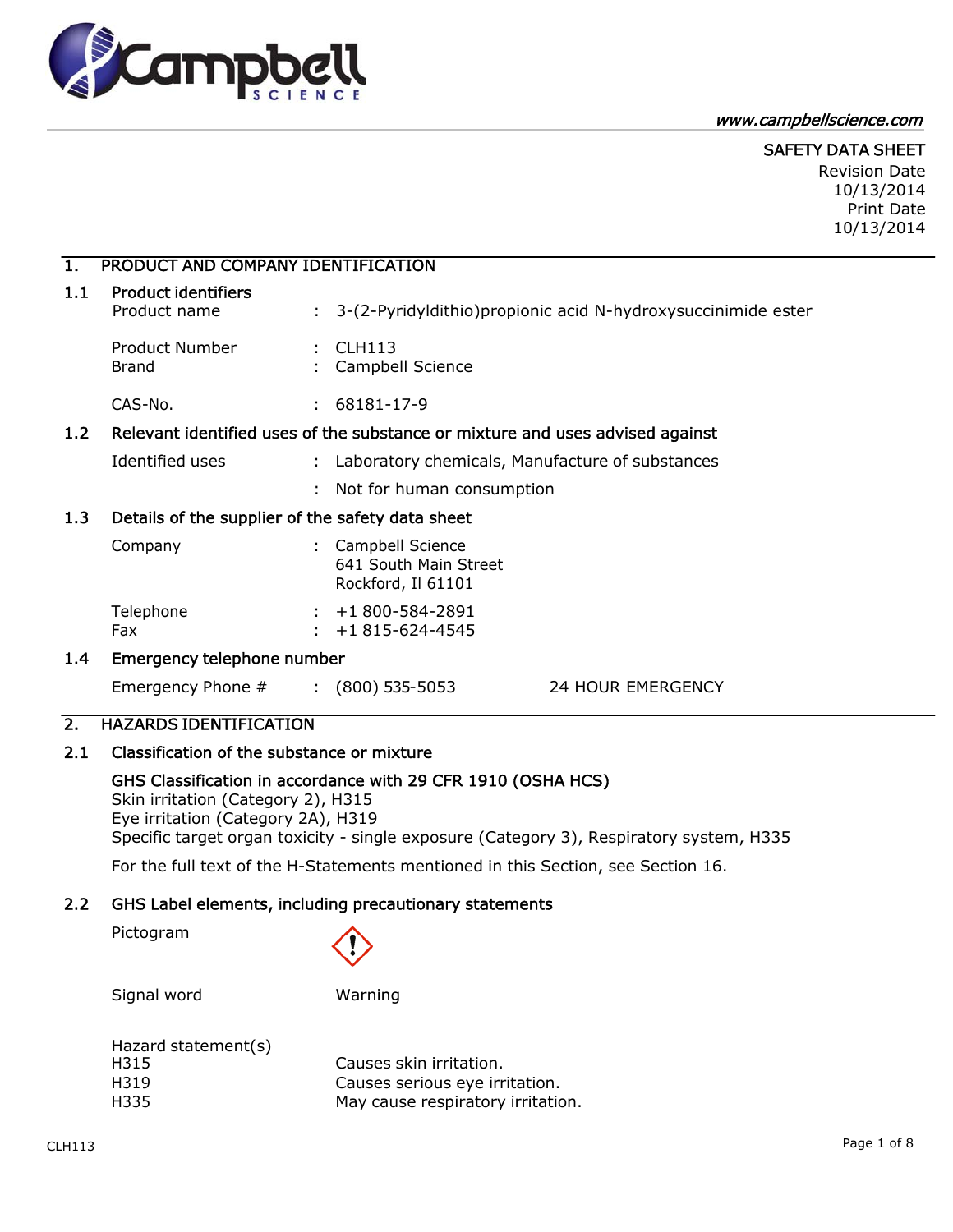Precautionary statement(s) P261 **Avoid breathing dust/ fume/ gas/ mist/ vapors/ spray.** P264 Wash skin thoroughly after handling. P271 Use only outdoors or in a well-ventilated area. P280 Wear protective gloves/ eye protection/ face protection. P302 + P352 IF ON SKIN: Wash with plenty of soap and water. P304 + P340 IF INHALED: Remove victim to fresh air and keep at rest in a position comfortable for breathing. P305 + P351 + P338 IF IN EYES: Rinse cautiously with water for several minutes. Remove contact lenses, if present and easy to do. Continue rinsing. P312 Call a POISON CENTER or doctor/ physician if you feel unwell. P321 Specific treatment (see supplemental first aid instructions on this label). P332 + P313 If skin irritation occurs: Get medical advice/ attention. P337 + P313 If eye irritation persists: Get medical advice/ attention. P362 Take off contaminated clothing and wash before reuse. P403 + P233 Store in a well-ventilated place. Keep container tightly closed. P405 Store locked up. P501 Dispose of contents/ container to an approved waste disposal plant.

## 2.3 Hazards not otherwise classified (HNOC) or not covered by GHS - none

## 3. COMPOSITION/INFORMATION ON INGREDIENTS

## 3.1 Substances

| Synonyms | $:$ SPDP                                     |
|----------|----------------------------------------------|
|          | N-Succinimidyl-3-(2-pyrididithio) propionate |

| Formula                     | : $C_{12}H_{12}N_{2}O_{4}S_{2}$        |
|-----------------------------|----------------------------------------|
| Molecular Weight<br>CAS-No. | $: 312.36$ g/mol<br>$: 68181 - 17 - 9$ |
| EC-No.                      | $: 269-034-3$                          |

No ingredients are hazardous according to OSHA criteria. No components need to be disclosed according to the applicable regulations. For the full text of the H-Statements mentioned in this Section, see Section 16.

## 4. FIRST AID MEASURES

## 4.1 Description of first aid measures

#### General advice

Consult a physician. Show this safety data sheet to the doctor in attendance. Move out of dangerous area.

#### If inhaled

If breathed in, move person into fresh air. If not breathing, give artificial respiration. Consult a physician.

#### In case of skin contact

Wash off with soap and plenty of water. Consult a physician.

#### In case of eye contact

Rinse thoroughly with plenty of water for at least 15 minutes and consult a physician.

#### If swallowed

Never give anything by mouth to an unconscious person. Rinse mouth with water. Consult a physician.

## 4.2 Most important symptoms and effects, both acute and delayed

The most important known symptoms and effects are described in the labeling (see section 2.2) and/or in section 11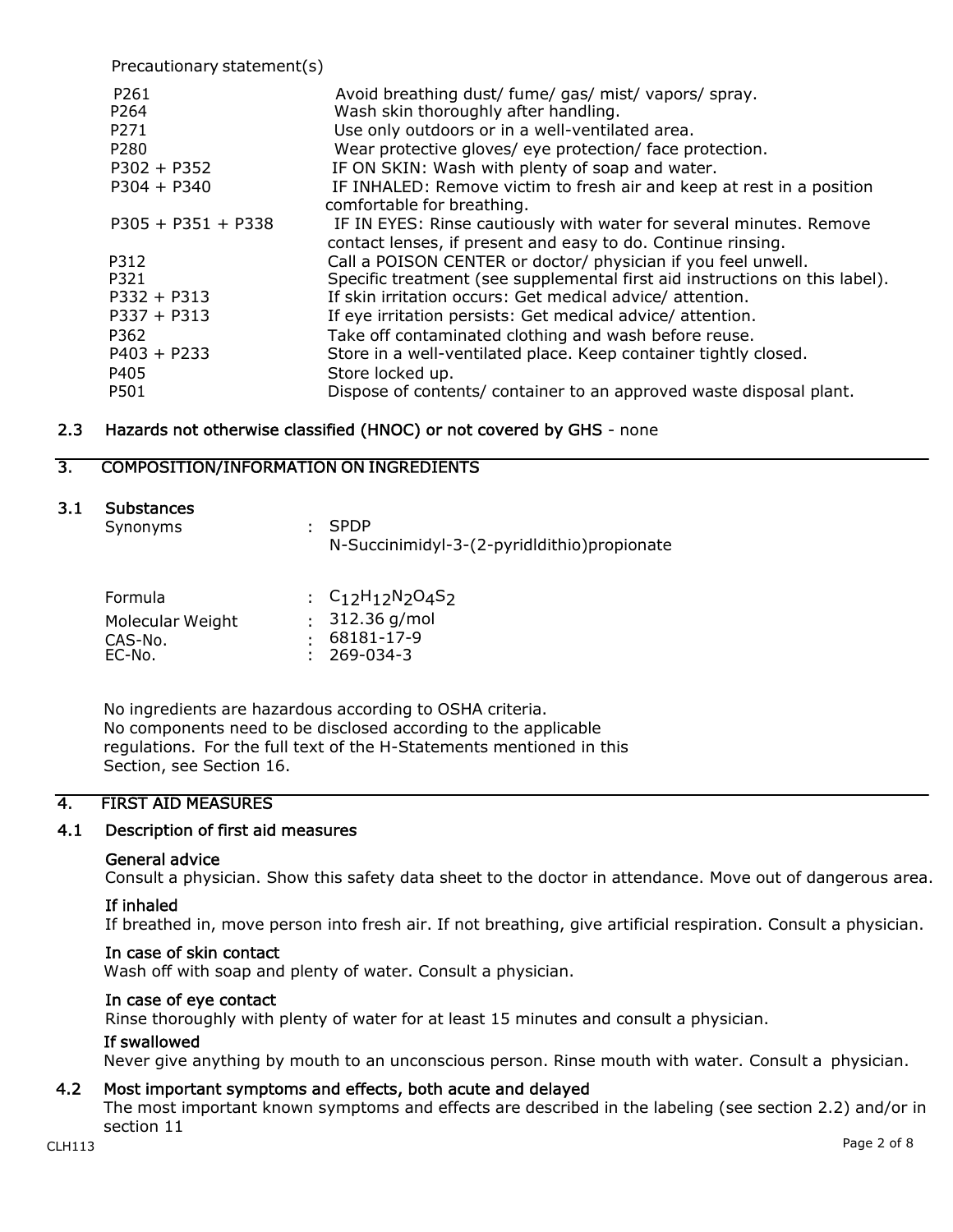## 4.3 Indication of any immediate medical attention and special treatment needed no data available

## 5. FIREFIGHTING MEASURES

#### 5.1 Extinguishing media

## Suitable extinguishing media

Use water spray, alcohol-resistant foam, dry chemical or carbon dioxide.

5.2 Special hazards arising from the substance or mixture Carbon oxides, nitrogen oxides (NOx), Sulfur oxides

#### 5.3 Advice for firefighters

Wear self contained breathing apparatus for fire fighting if necessary.

5.4 Further information

no data available

## 6. ACCIDENTAL RELEASE MEASURES

## 6.1 Personal precautions, protective equipment and emergency procedures

Use personal protective equipment. Avoid dust formation. Avoid breathing vapors, mist or gas. Ensure adequate ventilation. Evacuate personnel to safe areas. Avoid breathing dust. For personal protection see section 8.

# 6.2 Environmental precautions

Do not let product enter drains.

## 6.3 Methods and materials for containment and cleaning up

Pick up and arrange disposal without creating dust. Sweep up and shovel. Keep in suitable, closed containers for disposal.

## 6.4 Reference to other sections

For disposal see section 13.

## 7. HANDLING AND STORAGE

#### 7.1 Precautions for safe handling

Avoid contact with skin and eyes. Avoid formation of dust and aerosols. Provide appropriate exhaust ventilation at places where dust is formed. For precautions see section 2.2.

# 7.2 Conditions for safe storage, including any incompatibilities

Keep container tightly closed in a dry and well-ventilated place.

#### 7.3 Specific end use(s)

Apart from the uses mentioned in section 1.2 no other specific uses are stipulated

## 8. EXPOSURE CONTROLS/PERSONAL PROTECTION

#### 8.1 Control parameters

#### Components with workplace control parameters

Contains no substances with occupational exposure limit values.

#### 8.2 Exposure controls

## Appropriate engineering controls

Handle in accordance with good industrial hygiene and safety practice. Wash hands before breaks and at the end of workday.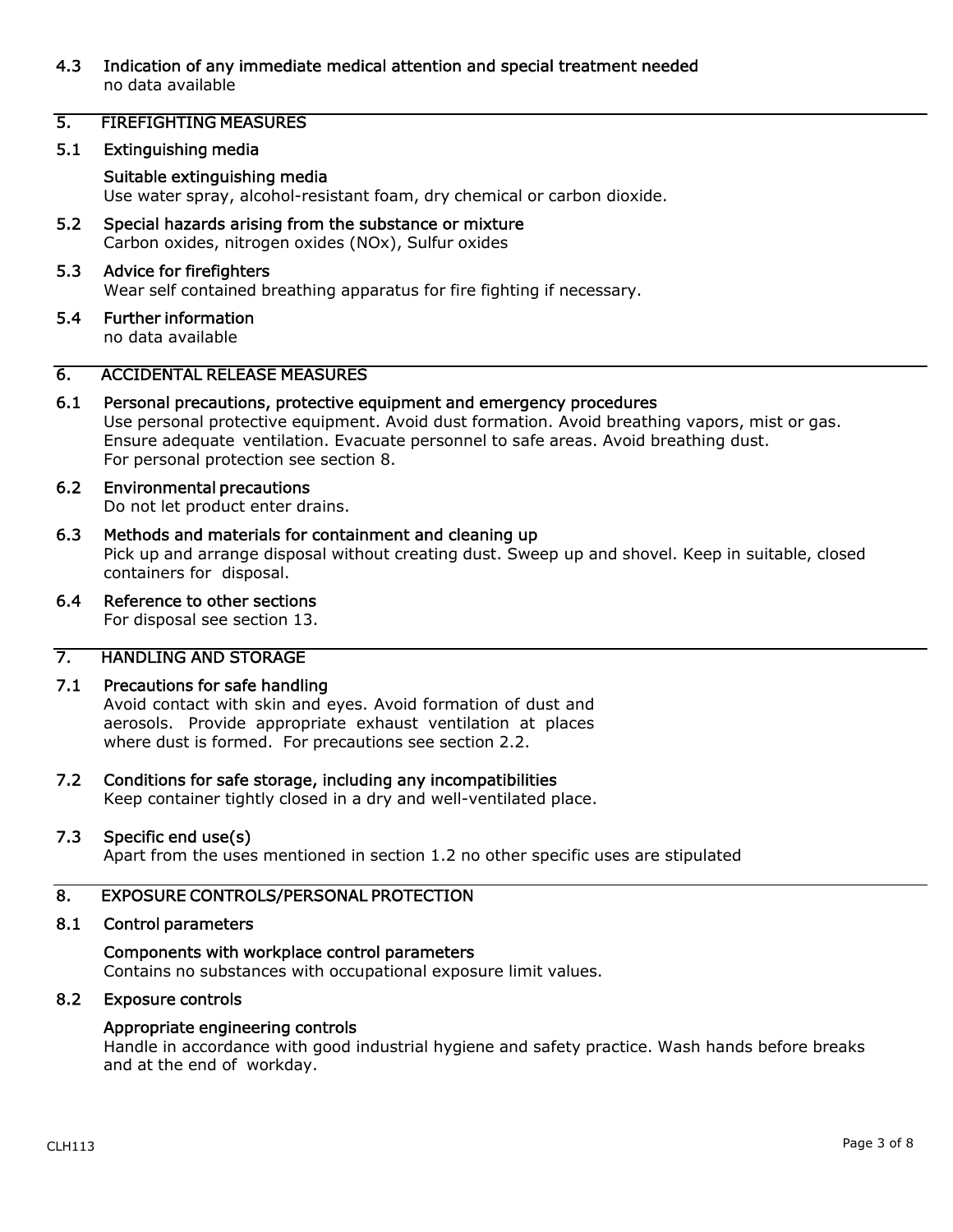#### Personal protective equipment

## Eye/face protection

Tightly fitting safety goggles. Faceshield (8-inch minimum). Use equipment for eye protection tested and approved under appropriate government standards such as NIOSH (US) or EN 166(EU).

#### Skin protection

Handle with gloves. Gloves must be inspected prior to use. Use proper glove removal technique (without touching glove's outer surface) to avoid skin contact with this product. Dispose of contaminated gloves after use in accordance with applicable laws and good laboratory practices. Wash and dry hands.

Full contact Material: Nitrile rubber Minimum layer thickness: 0.11 mm Break through time: 480 min Material tested: Dermatril® (KCL 740 / Aldrich Z67744272, Size M)

Splash contact Material: Nitrile rubber Minimum layer thickness: 0.11 mm Break through time: 480 min Material tested: Dermatril® (KCL 740 / Aldrich Z677442, Size M) data source: KCL GmbH, D-36124 Eichenzell, phone +49 (0)6659 87300, e-mail sales@kcl.de, test method: EN374

If used in solution, or mixed with other substances, and under conditions which differ from EN 374, contact the supplier of the CE approved gloves. This recommendation is advisory only and must be evaluated by an industrial hygienist and safety officer familiar with the specific situation of anticipated use by our customers. It should not be construed as offering an approval for any specific use scenario.

#### Body Protection

Impervious clothing, The type of protective equipment must be selected according to the concentration and amount of the dangerous substance at the specific workplace.

#### Respiratory protection

For nuisance exposures use type P95 (US) or type P1 (EU EN 143) particle respirator. For higher level protection use type OV/AG/P99 (US) or type ABEK-P2 (EU EN 143) respirator cartridges. Use respirators and components tested and approved under appropriate government standards such as NIOSH (US) or CEN (EU).

#### Control of environmental exposure

Do not let product enter drains.

## 9. PHYSICAL AND CHEMICAL PROPERTIES

## 9.1 Information on basic physical and chemical properties

a) Appearance **Form:** Appearance **Form:** Appearance b) Odor **no data available** c) Odor Threshold contract no data available no data available d) pH no data available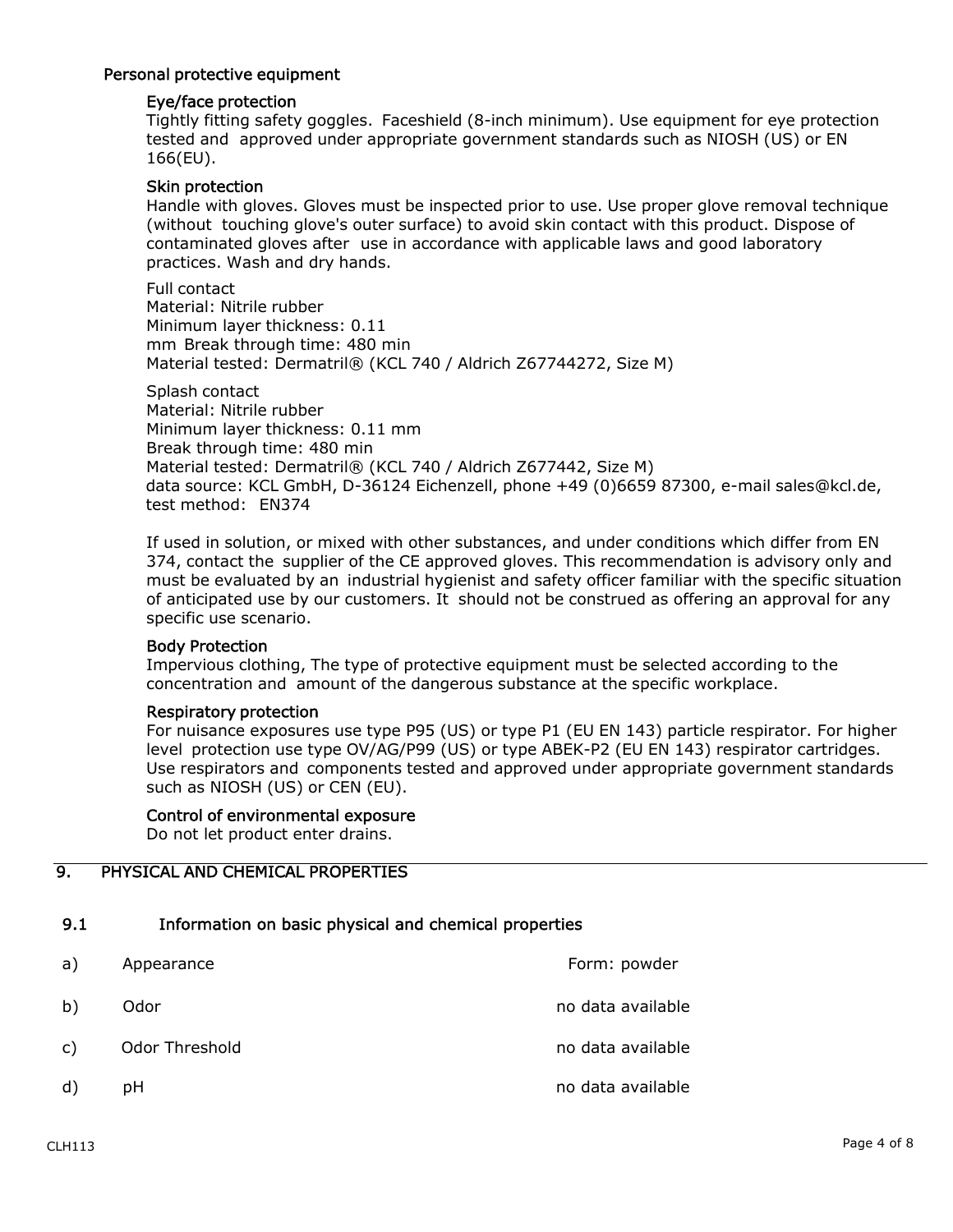| e)       | Melting point/freezing point                    | Melting point/range:<br>84 - 86 °C (183 - 187 °F) - lit. |
|----------|-------------------------------------------------|----------------------------------------------------------|
| f)       | Initial boiling point and boiling range         | no data available                                        |
| g)       | Flash point                                     | no data available                                        |
| h)       | Evaporation rate                                | no data available                                        |
| i)       | Flammability (solid, gas)                       | no data available                                        |
| j)       | Upper/lower flammability or explosive<br>limits | no data available                                        |
| k)       | Vapor pressure                                  | no data available                                        |
| $\vert$  | Vapor density                                   | no data available                                        |
| m)       | Relative density                                | no data available                                        |
| n)       | Water solubility                                | no data available                                        |
| $\circ)$ | Partition coefficient: n- octanol/water         | no data available                                        |
| p)       | Auto-ignition temperature                       | no data available                                        |
| q)       | Decomposition temperature                       | no data available                                        |
| r)       | Viscosity                                       | no data available                                        |
| s)       | <b>Explosive properties</b>                     | no data available                                        |
| t)       | Oxidizing properties                            | no data available                                        |

## 9.2 Other safety information

no data available

## 10. STABILITY AND REACTIVITY

- 10.1 Reactivity no data available
- 10.2 Chemical stability Stable under recommended storage conditions.
- 10.3 Possibility of hazardous reactions no data available
- 10.4 Conditions to avoid no data available
- 10.5 Incompatible materials Strong oxidizing agents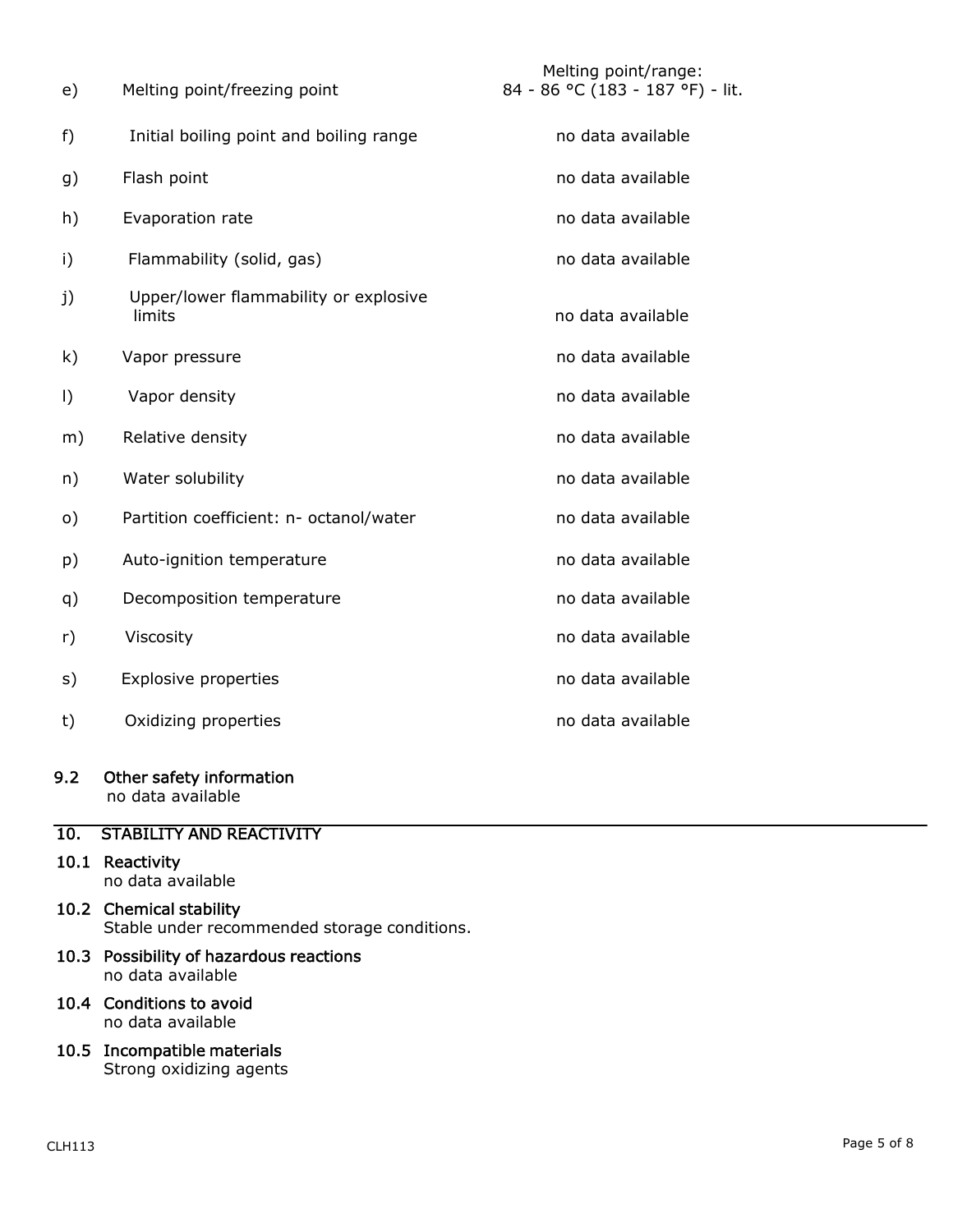## 10.6 Hazardous decomposition products

Other decomposition products - no data available In the event of fire: see section 5

## 11. TOXICOLOGICAL INFORMATION

#### 11.1 Information on toxicological effects

Acute toxicity: no data available

Inhalation: no data available

Dermal: no data available

#### Skin corrosion/irritation

no data available

## Serious eye damage/eye irritation

no data available

Respiratory or skin sensitization no data available

#### Germ cell mutagenicity

no data available

#### **Carcinogenicity**

This material has not been classified by IARC, OSHA, ACGIH, EPA, or NTP as to its carcinogenicity, however, some studies have shown that this material may induce certain types of cancers.

- IARC: No component of this product present at levels greater than or equal to 0.1% is identified as probable, possible or confirmed human carcinogen by IARC.
- ACGIH: No component of this product present at levels greater than or equal to 0.1% is identified as a carcinogen or potential carcinogen by ACGIH.
- NTP: No component of this product present at levels greater than or equal to 0.1% is identified as a known or anticipated carcinogen by NTP.
- OSHA: No component of this product present at levels greater than or equal to 0.1% is identified as a carcinogen or potential carcinogen by OSHA.

## Reproductive toxicity

no data available

#### Specific target organ toxicity - single exposure

Inhalation - May cause respiratory irritation.

Specific target organ toxicity - repeated exposure no data available

Aspiration hazard no data available

## Additional Information

RTECS: VV2710000

To the best of our knowledge, the chemical, physical, and toxicological properties have not been thoroughly investigated.

## 12. ECOLOGICAL INFORMATION

## 12.1 Toxicity

no data available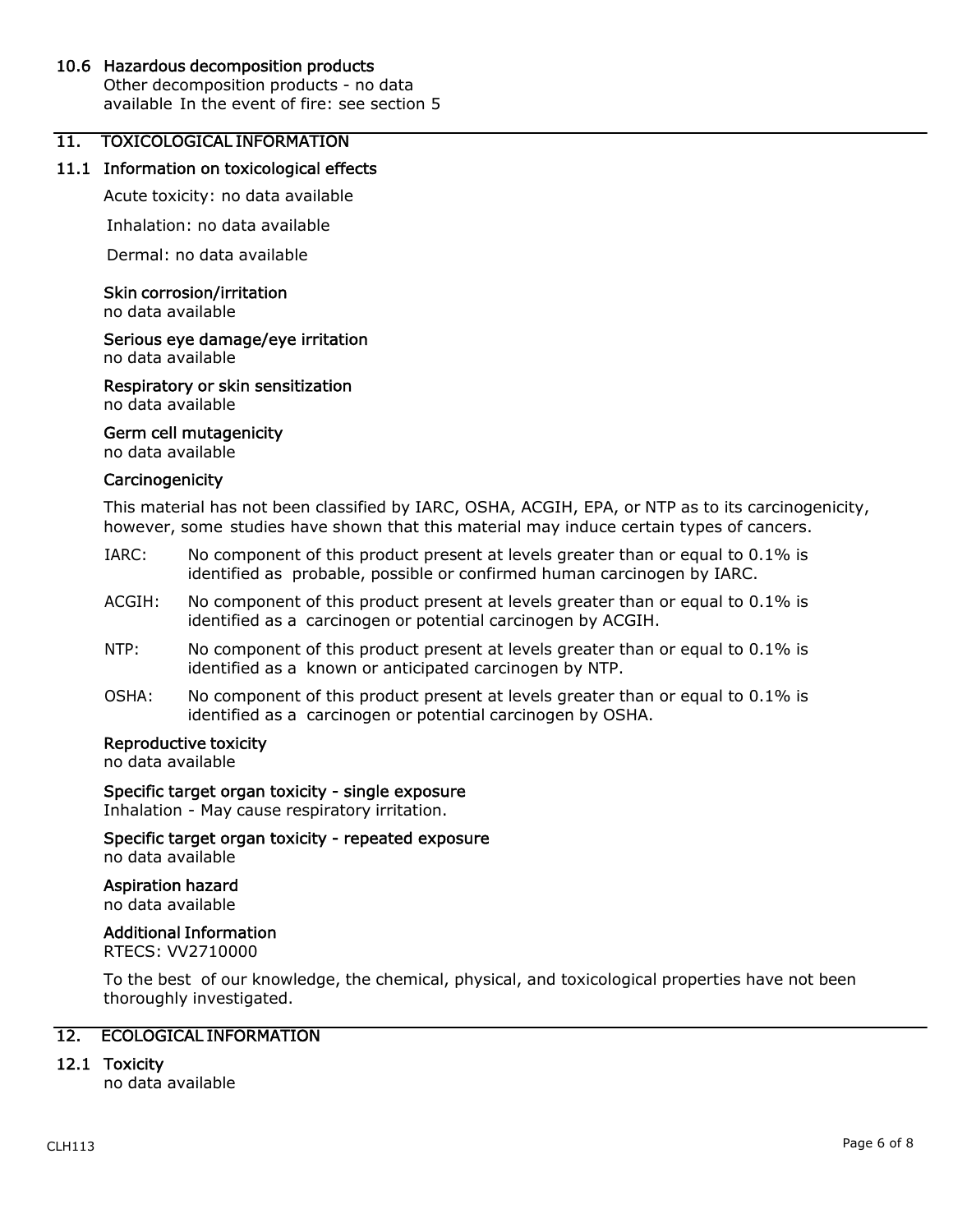## 12.2 Persistence and degradability

no data available

12.3 Bioaccumulative potential no data available

## 12.4 Mobility in soil

no data available

## 12.5 Results of PBT and vPvB assessment PBT/vPvB assessment not available as chemical safety assessment not required/not conducted

#### 12.6 Other adverse effects no data available

## 13. DISPOSAL CONSIDERATIONS

## 13.1 Waste treatment methods

## **Product**

Offer surplus and non-recyclable solutions to a licensed disposal company.

## Contaminated packaging

Dispose of as unused product.

## 14. TRANSPORT INFORMATION

## DOT (US)

Not dangerous goods

## IMDG

Not dangerous goods

## IATA

Not dangerous goods

## 15. REGULATORY INFORMATION

## SARA 302 Components

SARA 302: No chemicals in this material are subject to the reporting requirements of SARA Title III, Section 302.

## SARA 313 Components

SARA 313: This material does not contain any chemical components with known CAS numbers that exceed the threshold (De Minimis) reporting levels established by SARA Title III, Section 313.

## SARA 311/312 Hazards

Acute Health Hazard

## Massachusetts Right To Know Components

No components are subject to the Massachusetts Right to Know Act. Pennsylvania Right To Know Components

| 1-[1-Oxo-3-(2-<br>pyridyldithio)propoxy]pyrrolidine-2,5-dione | CAS-No.<br>68181-17-9 | <b>Revision Date</b> |
|---------------------------------------------------------------|-----------------------|----------------------|
| New Jersey Right To Know Components                           |                       |                      |

1-[1-Oxo-3-(2 pyridyldithio)propoxy]pyrrolidine-2,5-dione

CAS-No. 68181-17-9 Revision Date

## California Prop. 65 Components

This product does not contain any chemicals known to State of California to cause cancer, birth defects, or any other reproductive harm.